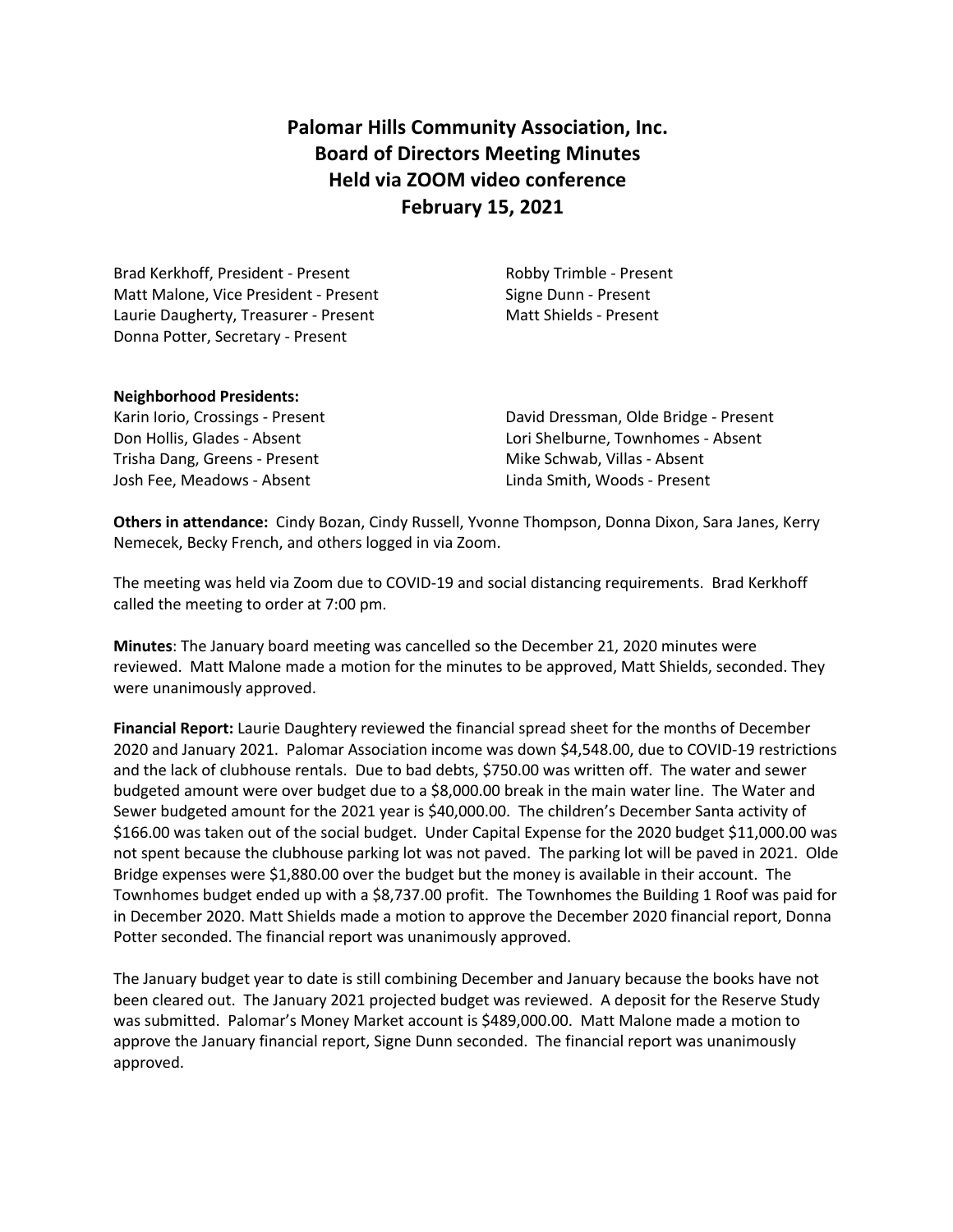#### **Modification Requests:**

**4012 Palomar Boulevard** – The board voted to ratify an email vote approving the homeowners request to add a sunroom addition on January 27, 2021.

#### **Neighborhood Reports:**

Crossings - Karin Iorio - Good Glades - Don Hollis - Absent Greens - Trisha Dang - Everything is good.

Meadows - Josh Fee - Absent

Olde Bridge - David Dressman stated that a fire truck was dispatched to Olde Bridge and stated that they need to install a clicker system so that emergency vehicles can get through the gates of Olde Bridge. Woods - Linda Smith-Good

Townhomes - Please welcome Lori Shelburne as the new Townhomes President and Rebecca French as the new Secretary. Ravi Radhakdrishnan will continue to serve as Treasurer of the Townhomes. Recognition was given to Sara Janes and Donna Dixon for their hard work and dedication in serving on the Townhome board. Rebecca French reported that all is good, and we are in the process of being familiar with the role.

Villas - Mike Schwab - Absent

**New Business:** The Palomar Association switched to a new landscape company. There were five (5) different bids, and Landscape Workshop was awarded a 3-year contract.Donna Potter asked about the possibility of snow removal and Cindy Russell explained the different levels that the city of Lexington uses for snow removal. A company called APHIX does snow removal for the Townhomes at the cost of \$90.00/hour. A suggestion was made that we investigate the cost of having a company do snow removal for Palomar. Cindy Russell will check nearby neighborhoods to see if they use a snow removal company, the cost involved and if they would be interested in partnering with Palomar in employing a snow removal company.

Cindy Russell and Lester Davos reviewed bids to repair the leak for the family pool. Carolina Pool Liners will guarantee a 10-20 years of service warranty. Cindy Russell explained how the leak occurred and the problems that will occur if the leak is not repaired correctly and the importance of having a long-term warranty. Brad stated that there is a need to put money in the Capital Reserve for future repairs.

# **Capital Projects:**

- 1) Clubhouse parking lot will be resurfaced sometime in late September/October.
- 2) Clubhouse windows will be replaced the end of June. Board members voted to have the window color to be clay on the interior and exterior. The window company requires a 50% deposit of \$11,000.00.
- **3)** New streetlight globes will be installed sometime between March and April of this year.

**Old Business**: Discussion was continued regarding the approval budget policies for Capital Projects and General Budget funding. Matt Malone made a motion to approve the budget policies, Matt Shields seconded. The motion was unanimously approved. The final Reserve study report for the Townhomes is available and Cindy Russell will send out reports to the Board Members and Neighborhood Presidents. A survey of neighborhood light suggestions will be sent out to all Palomar residents. A draft report of the current accounting status is in the process of being finalized. The accountant that reviewed Palomar's documentation of accounting procedures was highly complementary of Mary Sue's work. The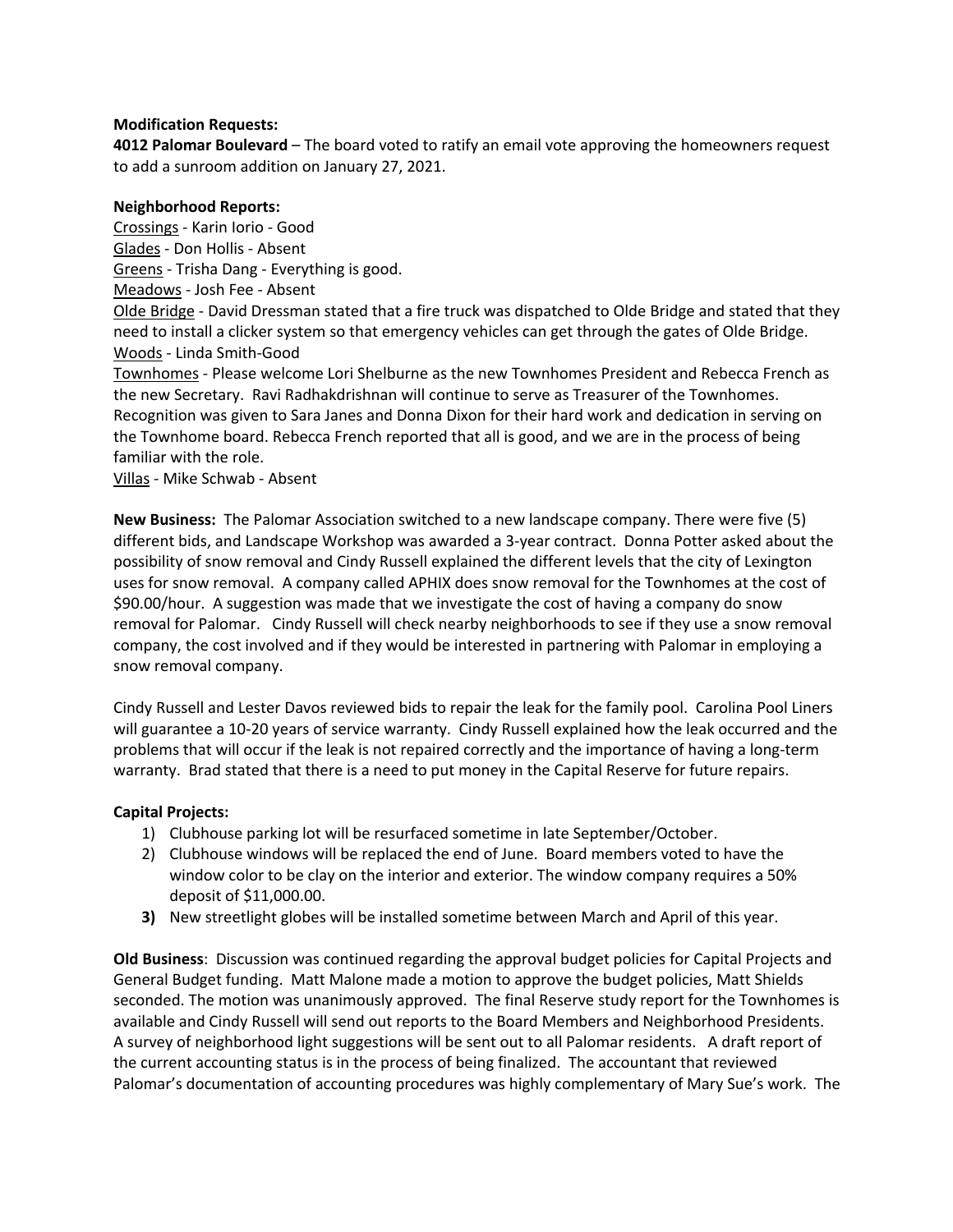accountant will be working with Mary Sue to close out the year-end report. Trisha Dang suggested that board packets be sent via email and not have the packets hand delivered to their residences.

# **January & February Manager's Report:**

#### **Collections**

PHCA currently holds liens on four (4) properties, with outstanding balances totaling \$3,008. Once account was written off as bad debt and two accounts were turned over to our attorney for collection. One homeowner has agreed to make monthly payments.

#### **Accounting**

Mary Sue has completed and mailed employee W-2's and contractor 1099's. She has also filed the yearend payroll tax reports and reconciliations for federal, city, state, school, federal and state unemployment.

#### **New Residents**

There were 52 property transfers in Palomar Hills during 2020.

### **Late Fees**

Late fee income for 2020 was \$3,902.

#### **Maintenance**

- Took down holiday decorations
- Replaced bulb in landscape lighting at Man O' War entrance
- Picked up trash along Man O' War between the Villas and Glades
- Emptied trash in park area
- Met with leak detection company to locate leak in main water line for clubhouse/pools
- Met with plumber regarding the leak location
- Replaced bulbs in street light at Gumtree/Palmetto
- Built new wood cover (door/hatch) over pool surge tank
- Talked with several companies regarding the leak in the surge tank in order to get bids for the repairs
- Cleared pond grate at townhome area
- Did touch up painting in the clubhouse
- -

# **Miscellaneous**

- Mailed letters to several homeowners
- Met with landscape company
- Scheduled two (2) chimney inspections in the townhomes development
- Talked with snow removal company for the townhomes